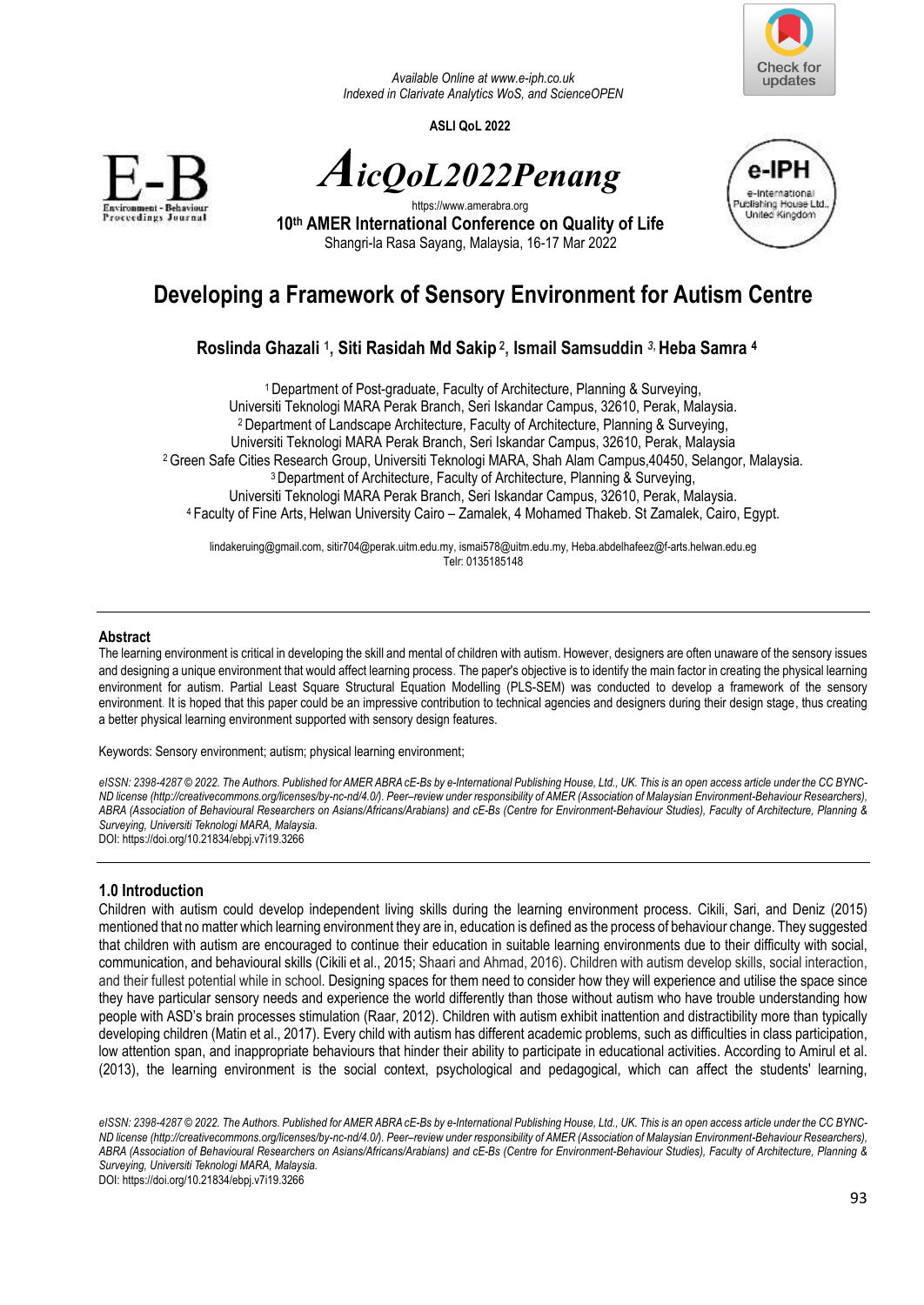achievement, and attitudes. The physical learning environment refers to the space allocated for classrooms, science labs, open spaces and offices (Amirul et al., 2013). Matin et al. (2017) also mentioned that children with autism are distracted easily from education by their own repetitive, restless, and disruptive classroom behaviours. Hence, they usually experience disappointment in educational progress, as usual, intervention strategies, since they do not deal with the sensory issues that may reduce the distressing behaviour. Matin et al. (2017) stressed that ignoring proper changes in the environment may have severe negative impacts on the learning processes of children with autism. The learning environment has become significant because research has proven that the quality of educational facilities affects learning outcomes and the individuals within the building (Nazri and Ismail, 2016). It is essential to enhance the development of children with autism to ensure that the building is practical, convenient, fit, and feasible for all children, especially for children with autism (Martin, 2016). Designers are often unaware of the sensory issues that would affect their learning process. Problems were highlighted and only focused on sensory sensitivity, stimulation, and design toward the physical learning environment. However, none of them is looking at the research concurrently and developing a framework. Hence, this paper's objective is to identify the main factor in creating the physical learning environment for autism. It is hypothesized that there is a significant relationship between sensory design towards the physical learning environment in the Autism Centre. This paper aims to establish a framework for the sensory environment towards the physical learning environment for autism centres. This paper is part of PhD research and not fully comprehensive; however, it is hoped that this paper could contribute to technical agencies and designers during their design stage, thus creating a better physical learning environment supported by sensory design features.

## **2.0 Literature Review**

#### **2.1 The Theory of Environmental Psychology**

The theory of Environmental psychology investigates the interrelationship between the environment and human behaviour (DeYoung, 2012). This approach aimed to improve human relations with the natural environment and make the built environment more humane (Gifford, 2014). The earliest study recognized the environment-behaviour relationship have also been systematically studied by psychologists producing a rapidly growing discipline in environmental psychology (Donovan and Rossiter, 1982). Psychologists have studied store environments, work environments, residential environments, entertainment environments, and institutional environments such as schools, hospitals and prisons (Donovan and Rossiter, 1982). The study found well documented the theory of environmental psychology. It acknowledges that human psychology develops from the interaction the brain and nervous system in a body within a social and physical world (Montello, 2007). As Montello (2007) explained, psychology shows that behaviours, thoughts, and emotions must look inward at the mind and outward at the world. Hence, psychology depends partly on the characteristics of the built and natural environments in which people live (Montello, 2007).

In the past, environmental psychology focused on the effects of environmental conditions on behaviour and how the individual perceives and acts on the environment (Moser and Uzzell, 2003). The conducive physical learning environment is the ultimate objective of environmental psychology and developing a body of innovative research into how people of all ages with severe neurological impairment navigate and experience the built environment (Tuckett et al., 2004). Montello (2007) described the six elements of physical environment mechanisms as helpful approaches that influence human experience and behaviour through various psychological mechanisms. The six environmental psychology elements highlighted: sensory access (what can be seen and heard); attention (what is looked at and listened to); memorability (what is remembered and what is forgotten); behavioural affordance (where one can walk, eat); affect (mood, comfort, stress, fear, aesthetics), and finally sociality (pedestrian flows, noise, eye contact, social distance) (Montello, 2007). The whole set of environmental, psychological mechanisms remains briefly addressed in the literature. Several theories have been proposed for environmental psychology, some focusing on the environmental, others on behaviour. Likewise, the environment for autism is unique, and people with cognitive impairments find specific spaces extremely difficult (Tackx, 2020).

#### **2.2 Conceptual Framework**

The conceptual framework consists of four key concepts, namely Sensory Sensitivity (SSy), Sensory Stimulation (SSn), Sensory Design (SD) and Physical Learning Environment (PLE). The concept has developed to accomplish more than one sensory element to access the needs of autism. Studies of sensory sensitivity (Gaines et al., 2016; Gray, 2018) and sensory stimulation (Beaver, 2006; Liss Radunovich and Kochert, 2014) are well documented. The sensory design model (Mostafa, 2014) is also well acknowledged that an Autism ASPECTSS™ Design Index illustrated the seven design principles. The Autism ASPECTSS™ Design Index comprises acoustics, spatial sequencing, escape space, compartmentalization, transition spaces, sensory zoning and safety (Mostafa, 2015b). These principles are summarized in the Autism ASPECTSS™ Index impact the architectural environment on sensory environment issues for students with autism.

Applying sensory sensitivity, stimulation, and design to the physical learning environment involves a great challenge. Those elements are essential to be considered as early as the design stage by an architect or designers. Thus, the literature indicated the need for research on sensory sensitivity, sensory stimulation, sensory design toward the physical learning environment. The sensory sensitivity is preferably identified by Montello (2007) that 'sensory access' as what can be seen and heard, such as sound, sight, smell, taste, touch, proprioception and vestibular. At the same time, sensory stimulation is recognized as 'affect' that would impact mood, comfort, stress, fear, and aesthetics (Montello, 2007).

The study addresses several elements in sensory stimulation such as acoustic, colour, smell, lighting and visual. Montello (2007) described the sensory design known as 'sociality' identified by Montello (2007), which is essential to consider the pedestrian flows, noise,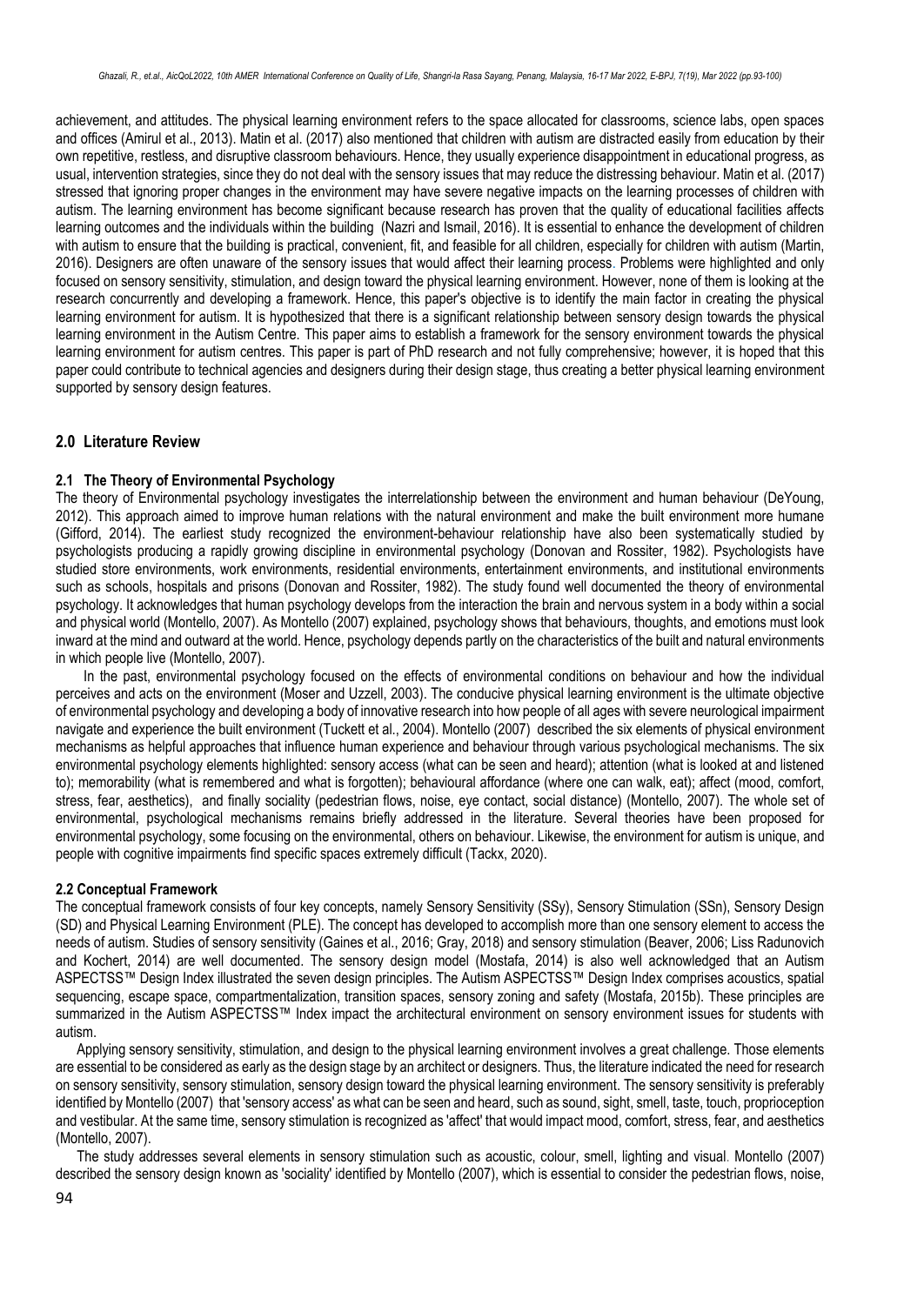eye contact, social distance and others. The sensory design includes acoustic, spatial sequencing, escape space, compartmentation, transition zone, sensory zoning, and safety. Consequently, the physical learning environment is characterized by 'memorability' by Montello (2007) as what is remembered, and what is forgotten refers to building scale, accessibility, wayfinding, toilet provision, window, ventilation and heating, threshold, legibility, and furniture. The researcher has proposed a conceptual framework based on the theories. The epistemological research for this study shows in Figure 1.



*(Source: author)*

## **3.0 Methodology**

The study involved a quantitative methodology design. This study generally involved a questionnaire survey. To achieve the research objectives, the survey was conducted to understand the design issues behind sensory sensitivity, sensory stimulation, sensory design towards the physical learning environment experienced by the respondent. The researcher contacted three hundred eighty-four (384) respondents to responses the questionnaire. A total of three hundred fifty-four (354) respondents from the technical agency. They are architects working throughout Malaysia. Designated architects are involved in the planning, designing, and constructing of various buildings such as schools, mosques, office buildings, building renovations and many more. As an architect, they are knowledgeable in universal design. Therefore, the respondent indirectly will be involved in the design of the autism centre. The thirty (30) respondent attached to Autism Centre who involves directly in the learning space throughout the learning session with these autistic children. They have included the interventionist, occupational therapies, and speech therapies.

## **3.2 Limitation**

Due to pandemic covid-19, the participants will be given a set of questionnaires by email and informed consent to briefly explain the study's nature to enable the participants to decide on taking part in the survey. Data will be collected through a self-administer questionnaire to the architects and interventionists. The participant must respond to all questions, and finally, all the information about the participant is kept confidential.

#### **3.3 Data analysis**

The study used the Partial Least Squares (PLS) technique using the Smart-PLS software. The following recommended process is the twostage analytical procedure. The researcher tested the measurement model (validity and reliability of the measures) and examined the structural model (testing the hypothesized relationship). Besides, a bootstrapping method was used to test the significance of the path coefficients and the loadings (Ramayah et al., 2018).

## **4.0 Findings**

The statistical analysis used the Structure Equation Modelling (SEM) software package that applies the Partial Least Square (PLS) method to assess the fitness of the conceptual framework. During the statistical analysis, the key concept constructs from Sensory Sensitivity (SSy), Sensory Stimulation (SSn), Sensory Design (SD) towards the Physical Learning Environment (PLE) were analysed. The study recommended two-stage analytical procedures by testing the measurement model and examining the structural model, whereas each component applies different fitness cut-off points (Ramayah et al., 2017; Hair et al., 2019; Kushairi Rashid, 2013).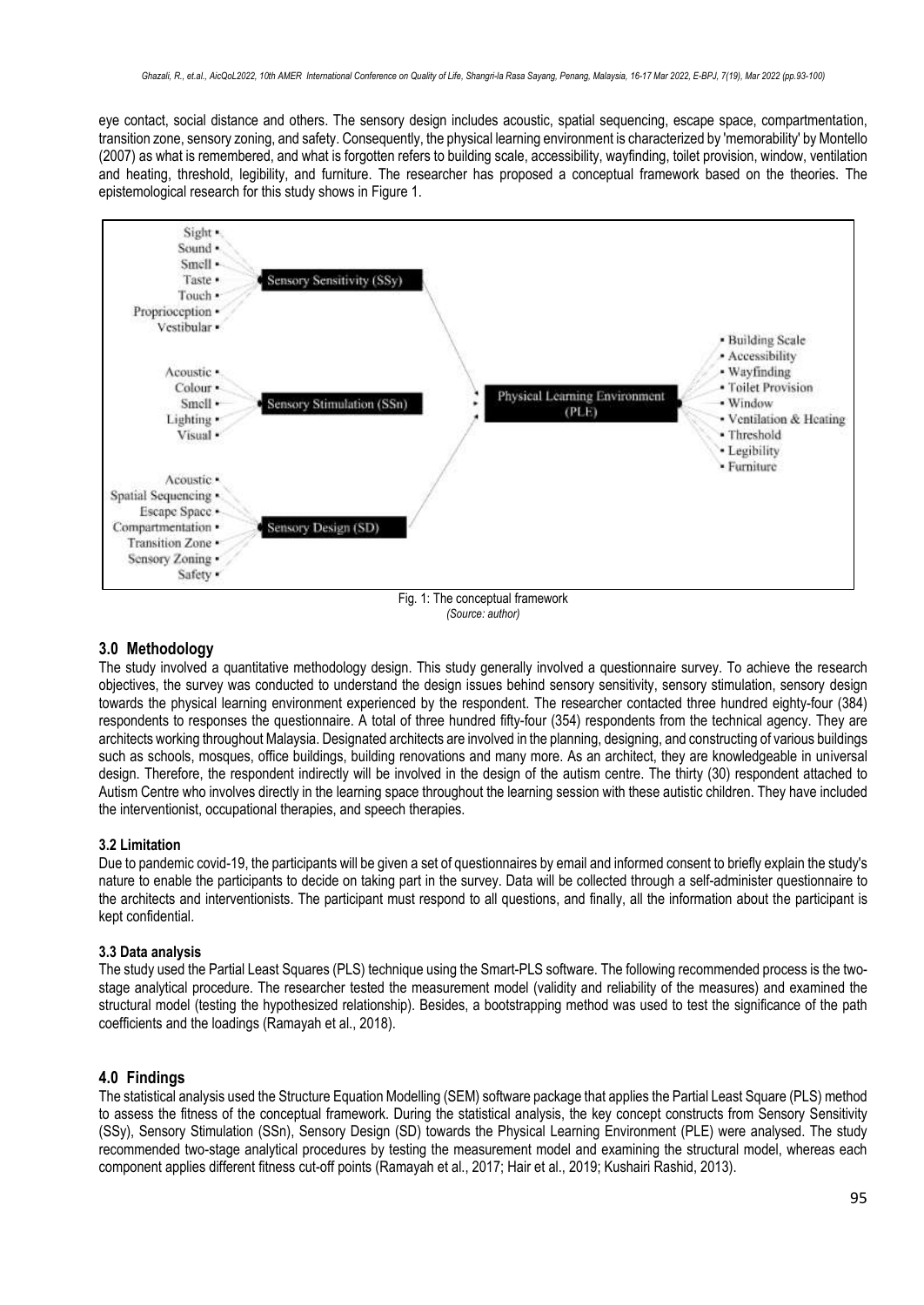#### **4.1 Measurement Model Analysis**

The measurement model fitness was gauged based on variable reliability and the latent variable quality criteria of convergent and discriminant validity (Hair et al., 2019; Samani, 2016). There are two types of assessing the validity of the measurement model: convergent validity and discriminant validity.

#### **4.1.1 Convergent Validity**

The measuring of convergent validity is usually ascertained by examining the loadings, average variance extracted (AVE), and composite reliability (Ramayah et al., 2017). Determine the variables' reliability, and each variable factor loading should exceed 0.5 (Hair et al., 2019). While the convergent validity of each latent variable is determined by assessing the Average Variance Extracted (AVE) with a cut-off point of 0.5 and the Composite Reliability cut-off point is 0.7 (Ramayah et al., 2017; Munir, 2018). Therefore, the loadings were all higher than 0.5 (the lowest is 0.688), the composite reliabilities were all higher than 0.7 (the highest is SD – 0.938), and the AVE of all constructs were also higher than 0.5, as shown in Table 1 and Figure 2.

| Variables                                     | Components            | Items               | Loadings | Cronbach's<br>Alpha | rhoA  | Composite<br>Reliability | Average<br>Variance<br>Extracted (AVE) |  |
|-----------------------------------------------|-----------------------|---------------------|----------|---------------------|-------|--------------------------|----------------------------------------|--|
| Sensory Sensitivity (SSy)                     | Sound                 | SSy4                | 0.696    | 0.723               | 0.727 | 0.827                    | 0.545                                  |  |
|                                               | Taste<br>             | SSy12               | 0.741    |                     |       |                          |                                        |  |
|                                               | Proprioception<br>    | SSy20               | 0.753    |                     |       |                          |                                        |  |
|                                               | Vestibular            | SSy26               | 0.761    |                     |       |                          |                                        |  |
| <b>Sensory Stimulation</b><br>(SSn)           |                       | SSn11               | 0.811    | 0.86                | 0.861 | 0.896                    | 0.59                                   |  |
|                                               | Smell                 | SSn12               | 0.819    |                     |       |                          |                                        |  |
|                                               |                       | SSn13               | 0.761    |                     |       |                          |                                        |  |
|                                               | .ighting              | SSn17               | 0.778    |                     |       |                          |                                        |  |
|                                               | Visual                | SSn20               | 0.745    |                     |       |                          |                                        |  |
|                                               | Colour                | SS <sub>n6</sub>    | 0.688    |                     |       |                          |                                        |  |
| Sensory Design (SD)                           | Safety                | SD30                | 0.86     | 0.918               | 0.919 | 0.938                    | 0.752                                  |  |
|                                               |                       | SD31                | 0.874    |                     |       |                          |                                        |  |
|                                               | Spatial<br>Sequencing | SD <sub>7</sub><br> | 0.874    |                     |       |                          |                                        |  |
|                                               |                       | SD <sub>8</sub><br> | 0.876    |                     |       |                          |                                        |  |
|                                               |                       | SD <sub>9</sub>     | 0.853    |                     |       |                          |                                        |  |
| <b>Physical Learning</b><br>Environment (PLE) | Wayfinding            | PLE <sub>11</sub>   | 0.825    | 0.907               | 0.909 | 0.931                    | 0.73                                   |  |
|                                               |                       | PLE <sub>12</sub>   | 0.851    |                     |       |                          |                                        |  |
|                                               | Threshold             | PLE34               | 0.814    |                     |       |                          |                                        |  |
|                                               | Legibility            | PLE37               | 0.886    |                     |       |                          |                                        |  |
|                                               |                       | PLE38               | 0.893    |                     |       |                          |                                        |  |

Table 1. The result of convergent validity

*(Source: author)*



Fig. 2: The measurement model result *(Source: author)*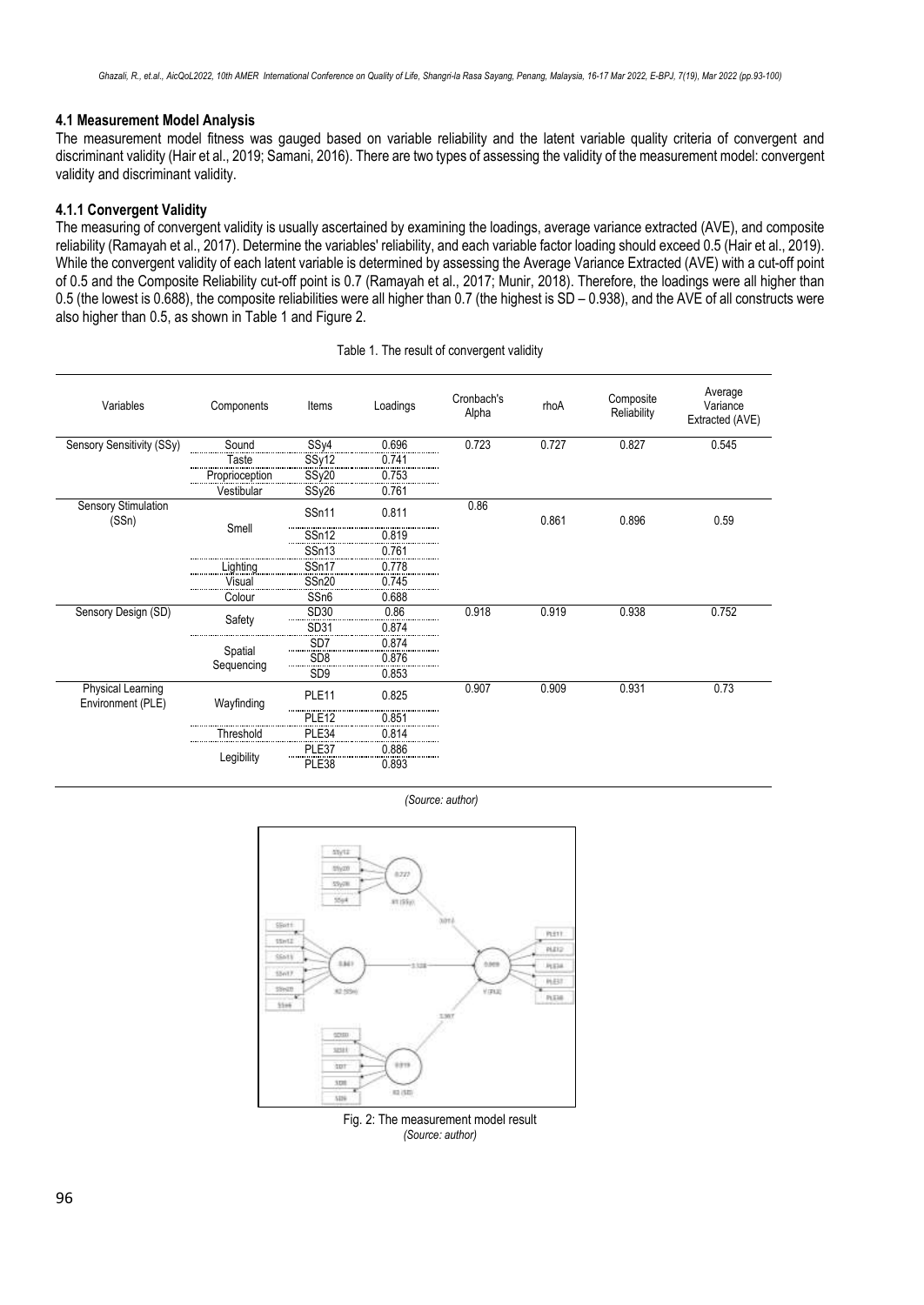## **4.1.2 Discriminant validity**

Discriminant validity involves two latent variables representing two different theoretical concepts that are statistically sufficiently different. To obtain empirical evidence for discriminant validity, the study should consider the HTMT value lower than 0.85 (Benitez et al., 2020). In this study, the HTMT of SSy to PLE is 0.790, SSn to PLE is 0.778 and SD to PLE is 8.37, thus below the recommended threshold of 0.85. As all the values passed the HTMT below 0.85, Table 2 indicates that discriminant validity was ascertained.

## **4.2 Structural Model Analysis**

In evaluating the structural model, the analysis examines the estimated model's overall fit, the path coefficient estimates, their significance, the effect sizes (f<sup>2</sup>), and the coefficient of determination (R<sup>2</sup>). Analysis focus precisely and primarily on overall model fit in confirmatory research and primarily on R<sup>2</sup>, the path coefficient estimates, and the effect sizes in explanatory research (Benitez et al., 2020).

| Table 2. Heterotrait-Monotrait Ratio (HTMT) Result |            |        |           |  |  |  |
|----------------------------------------------------|------------|--------|-----------|--|--|--|
|                                                    | $X1$ (SSy) | X3(SD) | $Y$ (PLE) |  |  |  |
| $X1$ (SSy)                                         |            |        |           |  |  |  |
| $X2$ (SSn)                                         | 0.839      |        |           |  |  |  |
| X3(SD)                                             | 0.832      | 0.722  |           |  |  |  |
| Y (PLE)                                            | 0.79       | 0.778  | 0.837     |  |  |  |

*(Source: author)*

## **4.2.1 The coefficient of determination (***R***<sup>2</sup> )**

 $R<sup>2</sup>$  is used to assess goodness of fit in regression analysis and is also referred to as in-sample predictive power. In the case of models estimated, the R<sup>2</sup> value gives the share of variance explained in a dependent construct (Hair et al., 2019b; Benitez et al., 2020). Hence, it provides an understanding of a model's in-sample predictive power (Benitez et al., 2020). In a study done by Benitez et al. (2020), the expected magnitude of *R*<sup>2</sup> depends on the phenomenon investigated. They elaborated that some phenomena are already quite well understood to expect a relatively high  $R^2$ . For phenomena that are less well understood, a lower  $R^2$  is acceptable. The  $R^2$  values should be judged relative to studies investigating the same dependent variable. Hair et al. (2019b) suggested that the  $R<sup>2</sup>$  values of 0.75, 0.50 and 0.25 are considered substantial, moderate, and weak. According to Hair et al. (2019b), *R*<sup>2</sup> values of 0.90 and higher typically indicate overfitting. Therefore, the coefficient of determination *R*<sup>2</sup> of the model is 0.663 for the PLE endogenous latent variable. This means that the three latent variables (SSy, SSn, and SD) moderately explain 66.3% of the variance in PLE as shown in Table 3.

#### Table 3. The Result of Structural Model Analysis

| <b>Hypothesis</b> | Relationship          | Std. Beta | Std. Error | T-Value | Decision      | f <sub>2</sub> | R <sup>2</sup> | Q <sup>2</sup> | a <sup>2</sup> |
|-------------------|-----------------------|-----------|------------|---------|---------------|----------------|----------------|----------------|----------------|
| H1                | $SSv \rightarrow PLE$ | 0.1       | 0.077      | 1.305   | Not supported | 0.013          |                |                |                |
| H <sub>2</sub>    | $SSn \rightarrow PLE$ | 0.297     | 0.068      | 4.342   | Supported     | 0.128          |                |                |                |
| H <sub>3</sub>    | $SD \rightarrow PLE$  | 0.51      | 0.078      | 6.583   | Supported     | 0.367          |                |                |                |
|                   | <b>PLE</b>            |           |            |         |               |                | 0.663          | 0.47           | 0.731          |
|                   |                       |           | $\sim$     |         |               |                |                |                |                |

*(Source: author)*

## **4.2.2 Effect size (***f* **<sup>2</sup> )**

The purpose of calculating the effect size (*f*<sup>2</sup>) is to estimate the extent of the influence of an independent latent variable on the dependent variable.

| Table 4. Effect of size on Physical learning Environment (PLE) |       |              |  |  |  |  |
|----------------------------------------------------------------|-------|--------------|--|--|--|--|
| Effect size (f 2)<br>Rating                                    |       |              |  |  |  |  |
| Sensory Sensitivity (Ssy)                                      | 0.013 | Small effect |  |  |  |  |
| Sensory Stimulation (SSn)                                      | 0.128 | Small effect |  |  |  |  |
| Sensory Design (SD)                                            | 0.367 | Large effect |  |  |  |  |
|                                                                |       |              |  |  |  |  |

(Source: author)

The effect size is based on the coefficient of determination (*R*<sup>2</sup> ) (Hedayati Marzbali, Abdullah, and Maghsoodi Tilaki, 2016). Indeed, the rank order of the predictor constructs' relevance in explaining a dependent construct in the structural model is often the same when comparing the size of the path coefficients and the *f*<sup>2</sup> effect sizes (Hair et al., 2019). The interpretation of the *f*<sup>2</sup> is by following the guidelines values of 0.02, 0.15 and 0.35 represent small, medium and large effect size, respectively (Hedayati Marzbali, Abdullah, and Maghsoodi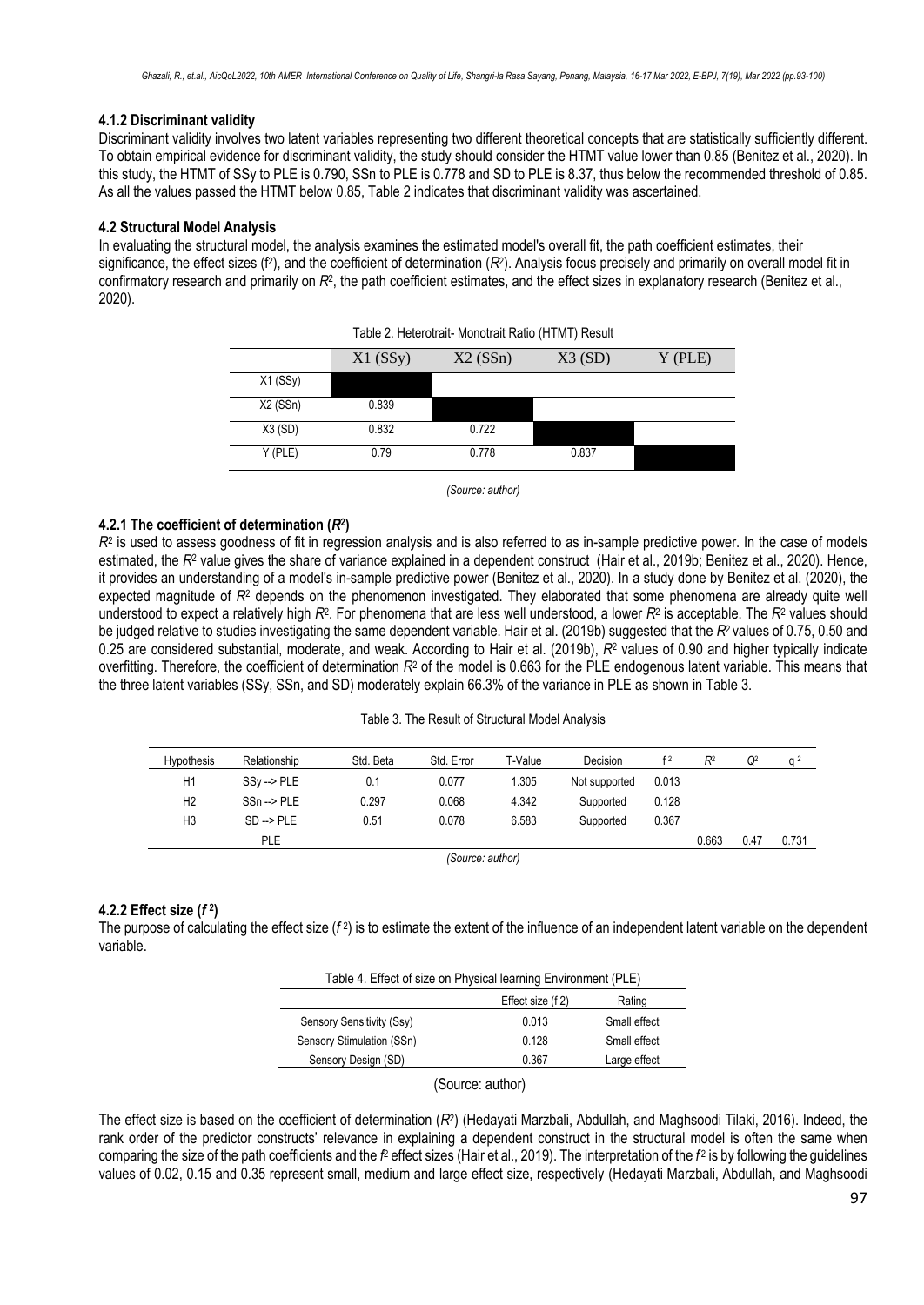Tilaki, 2016; Hair et al., 2019b). As shown in Table 4, the effect size of SSy, SSn and SD on PLE was 0.013, 0.128 and 0.367, respectively. Therefore, it can be concluded that SD has a large influence on PLE, whereas SSy and SSn on PLE are small.

## **4.2.3 Predictive relevance**

Using a bootstrapping method, the following procedure generates T-statistics for significance testing of both the inner and outer model. In this procedure, a large number of subsamples (e.g., 5000) are taken from the original sample with replacement to give standard bootstrapping errors, which in turn gives approximate T-values for significance testing of the structural path (Hedayati Marzbali, Abdullah, and Maghsoodi Tilaki, 2016; Ramayah et al., 2017; Ramayah et al., 2018). The structure model was assessed to determine the path significance between latent variables (Ramayah et al., 2017; Ramayah et al., 2018). Using a two-tailed t-test with a significance level of 5%, the path coefficient will be significant if the T-statistics is larger than 1.96 (Wong, 2013). The structural model result is shown in Figure 3. In addition to estimating the magnitude of  $R^2$ , researchers have recently included predictive relevance as an additional assessment of model fit. This technique represents how well the model reproduced the manifest indicators and parameter estimates (Hedayati Marzbali, Abdullah, and Maghsoodi Tilaki, 2016; Ramayah et al., 2017). As suggested by Hedayati Marzbali, Abdullah, and Maghsoodi Tilaki (2016), predictive relevance was also performed to assess the validity of the formative construct. According to Hair et al. (2019b),  $Q^2$  (crossvalidated redundancy) was computed to examine the predictive relevance using a blindfolding procedure in PLS. Following the guidelines suggested by Hair et al. (2019b), values larger than zero are meaningful, meaning values higher than 0 - 0.25 and 0.50 depict the PLS path model's small, medium and large predictive accuracy. For calculating *Q*<sup>2</sup> , a blindfold analysis was performed, and the cross-validated redundancy *Q*<sup>2</sup> for SSy, SSn and SD was 0.47, which are more significant than zero. This indicates that the model exhibits medium predictive relevance. Since this is a saturated model with no free paths, the saturated model (measurement) fit values and the estimated model (structural model) fit values were 0.731 (73.1%), indicating the data fit the model well, as shown in Table 3.



## **5.0 Discussion**

This paper aims to establish a framework for the sensory environment towards the physical learning environment for autism centres. The interpretation's findings provide the necessary evidence to claim the achievement of the research aim to develop a framework. Based on the proposed model measurement analysis findings, the model can be summarized that all the three constructs - Physical Learning Environment, sensory sensitivity, sensory stimulation, and sensory design are valid. Measures of their constructs based on their factor estimations statistical significance. Figure 2 illustrates the interaction between SSy, SSn and SD variables in PLE. The results suggest that the sensory sensitivity, sensory stimulation, sensory design variables of the physical learning environment positively contribute to a conducive environment. Although the influence of SSy ( $f^2$ =0.013) is a small effect and SSn ( $f^2$ =0.128) is a moderate effect on PLE, the SD ( $f^2$ =0.367) has a large effect on PLE. However, based on the result of the structural model analysis was found that the sensory sensitivity (*t*=1.334) did not support the physical learning environment, even though the sensory stimulation (*t*=4.408) and sensory design (*t*=6.621) supported the physical learning environment. Figure 2 illustrates the coefficient significance between SSy, SSn and SD towards the PLE.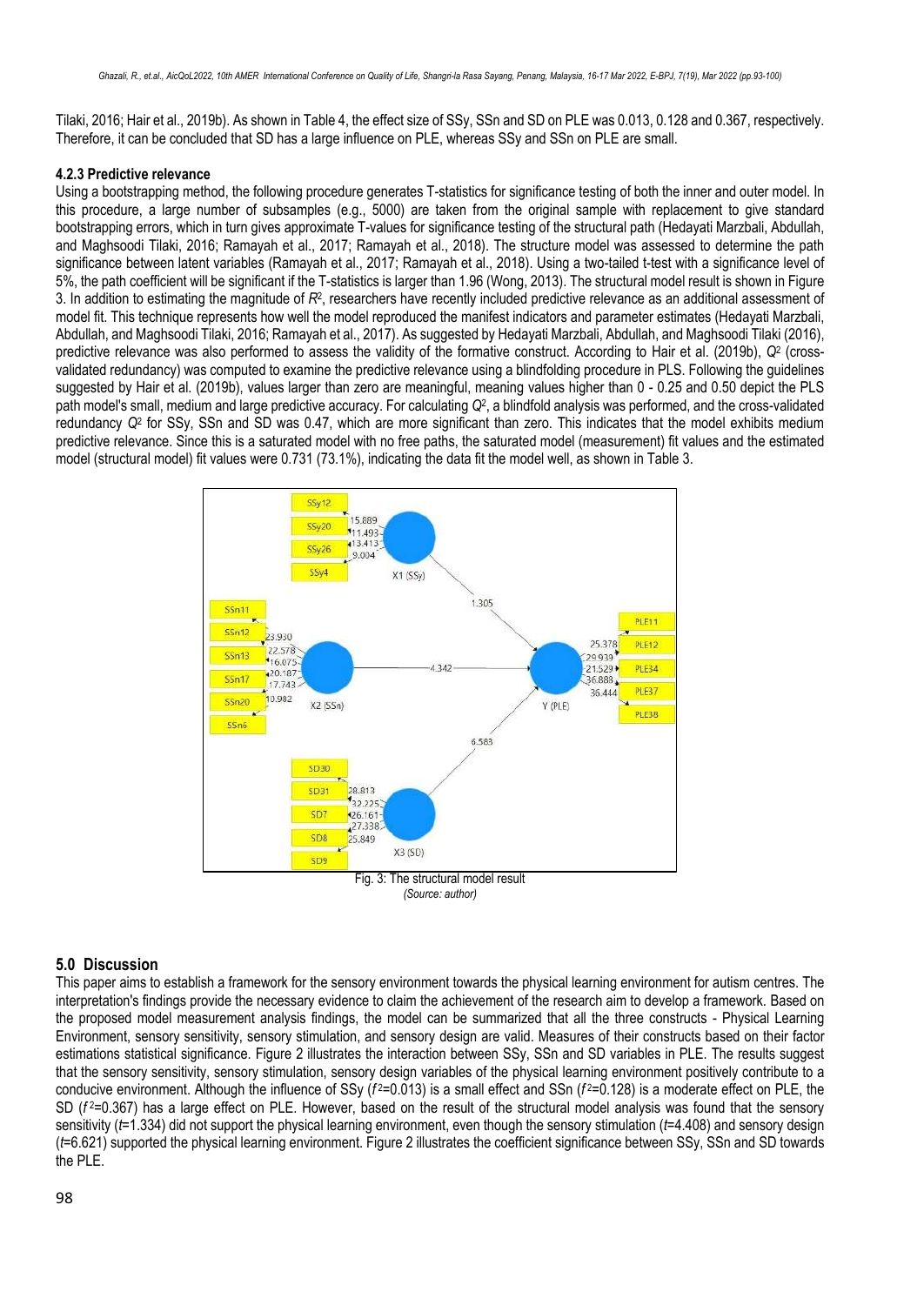### **6.0 Conclusion**

The study shows the influence of sensory sensitivity, sensory stimulation, and sensory design on the physical learning environment. The findings revealed that the sensory design significantly affects the physical learning environment. However, based on the result of the structural model analysis, the sensory sensitivity did not support the physical learning environment. In contrast, the sensory stimulation and sensory design supported the physical learning environment. There is a significant relationship between sensory design towards the physical learning environment in the Autism Centre. The study developed a framework of sensory stimulation and sensory design for the physical learning environment. The study findings show that sensory stimulation and sensory design expect a conducive physical learning environment. Earlier studies like Arnaiz et al. (2011), Mostafa (2015), Block (2018) and Love (2019) confirms the study prediction that designing the environment by considering sensory stimulation and sensory design would create a conducive learning environment for autism. This research recommended that experimental studies can be done to observe autistic children in the learning environment for future research. There are not many studies on autistic children in the Malaysian context. Perhaps, this could highlight new knowledge or ideas that could help to improve the learning environment of autistic children.

#### **Acknowledgement**

I would like to thank my supervisor Dr Siti Rasidah Md Sakip and Asso. Prof. Dr Ismail Samsuddin for supporting me. Also, I would thank Jabatan Kerja Raya Malaysia for allowing me to further my study.

#### **Paper Contribution to Related Field of Study**

The practical contribution is to provide a guideline during the design stage and improve the autism learning environment; hence the essential features are attributed to a conducive learning environment. This research would help specialised agencies and related government agencies used as a benchmark to improve the autism learning environment in Malaysia.

#### **References**

Amirul, N. J., Nidzam, C., Ahmad, C., Yahya, A., Faizal, M., Abdullah, N. L., Adnan, M., & Noh, N. M. (2013). *The physical classroom learning environment*. *2nd International Higher Education Teaching and Learning Conference 2013*, 9 pages.

Arnaiz, P., Segado, F., & Albaladejo, L. (2011). Autism and the Built Environment. *Autism Spectrum Disorders - From Genes to Environment*, 363–380. https://doi.org/10.5772/20200

Beaver, C. (2006). Designing Environments for Children & Adults with ASD. In *Autism Safari 2006 2nd World Autism Congress & Exhibition*.

Benitez, J., Henseler, J., Castillo, A., & Schuberth, F. (2020). How to perform and report an impactful analysis using partial least squares: Guidelines for confirmatory and explanatory IS research. *Information and Management*, *57*(2). https://doi.org/10.1016/j.im.2019.05.003

Block, S. M. (2018). *Classroom Design and its Influence on Students ' Performance Within the Autism Spectrum Diagnosis*. St. Cloud State University.

Cikili, Y., Sari, H., & Deniz, S. (2015). The Evaluation of the Qualifications of Teachers Working with Students with Autism in Turkey in Terms of Views of Teachers and Parents. In ICBTS (Ed.), *The 2015 International Academic Research Conference* (pp. 118–208). University of London.

DeYoung, R. K. (2012). Environmental Psychology. In D. E. Alexander & R. W. Fairbridge (Eds.), *Encyclopedia of Human Behavior: Second Edition* (Issue January 1999, pp. 54–60). Kluwer Academic Publishers. https://doi.org/10.1016/B978-0-12-375000-6.00150-6

Donovan, R., & Rossiter, J. (1982). Store atmosphere: an environmental psychology approach. In *Journal of retailing* (Vol. 58, Issue 1, pp. 34–57).

Gaines, Bourne, Pearson, & Kleibrink. (2016). *Designing for Autism Spectrum Disorders*. Routledge Taylor & Francis Group. https://doi.org/10.4324/9781315856872

Gifford, R. (2014). Environmental Psychology Matters. In R. Gifford (Ed.), *Annual Review of Psychology* (1st Editio, Vol. 65, Issue November). Annual Review. https://doi.org/10.1146/annurev-psych-010213-115048

Gray, L. (2018). Exploring the Experiences of School Exclusion for Pupils on the Autism Spectrum [UCL Institute of Education, London, UK]. In *UCL Institute of Education UK & Ireland*. https://search.proquest.com/docview/2164569408?accountid=13042%0Ahttp://oxfordsfx.hosted.exlibrisgroup.com/oxford?url\_ver=Z39.88 2004&rft\_val\_fmt=info:ofi/fmt:kev:mtx:dissertation&genre=dissertations+%26+theses&sid=ProQ:ProQuest+Dissertations+%26+Theses+G

Hair, J. F., Risher, J. J., Sarstedt, M., & Ringle, C. M. (2019). When to use and how to report the results of PLS-SEM. *European Business Review*, *31*(1), 2–24. https://doi.org/10.1108/EBR-11-2018-0203

Hedayati Marzbali, M., Abdullah, A., & Maghsoodi Tilaki, M. J. (2016). The effectiveness of interventions in the built environment for improving health by addressing fear of crime. *International Journal of Law, Crime and Justice*, *45*, 120–140. https://doi.org/10.1016/j.ijlcj.2015.12.002

Kushairi Rashid. (2013). *A methodology to develop an urban transport disadvantage framework: the case of brisbane Australia*. Queensland University of Technology.

Liss Radunovich, H., & Kochert, J. L. (2014). Creating a Successful Early Learning Environment for Children Who Have Autism Spectrum Disorders 1 What Are Autism Spectrum Disorders? *IFAS Extension*, 1–6.